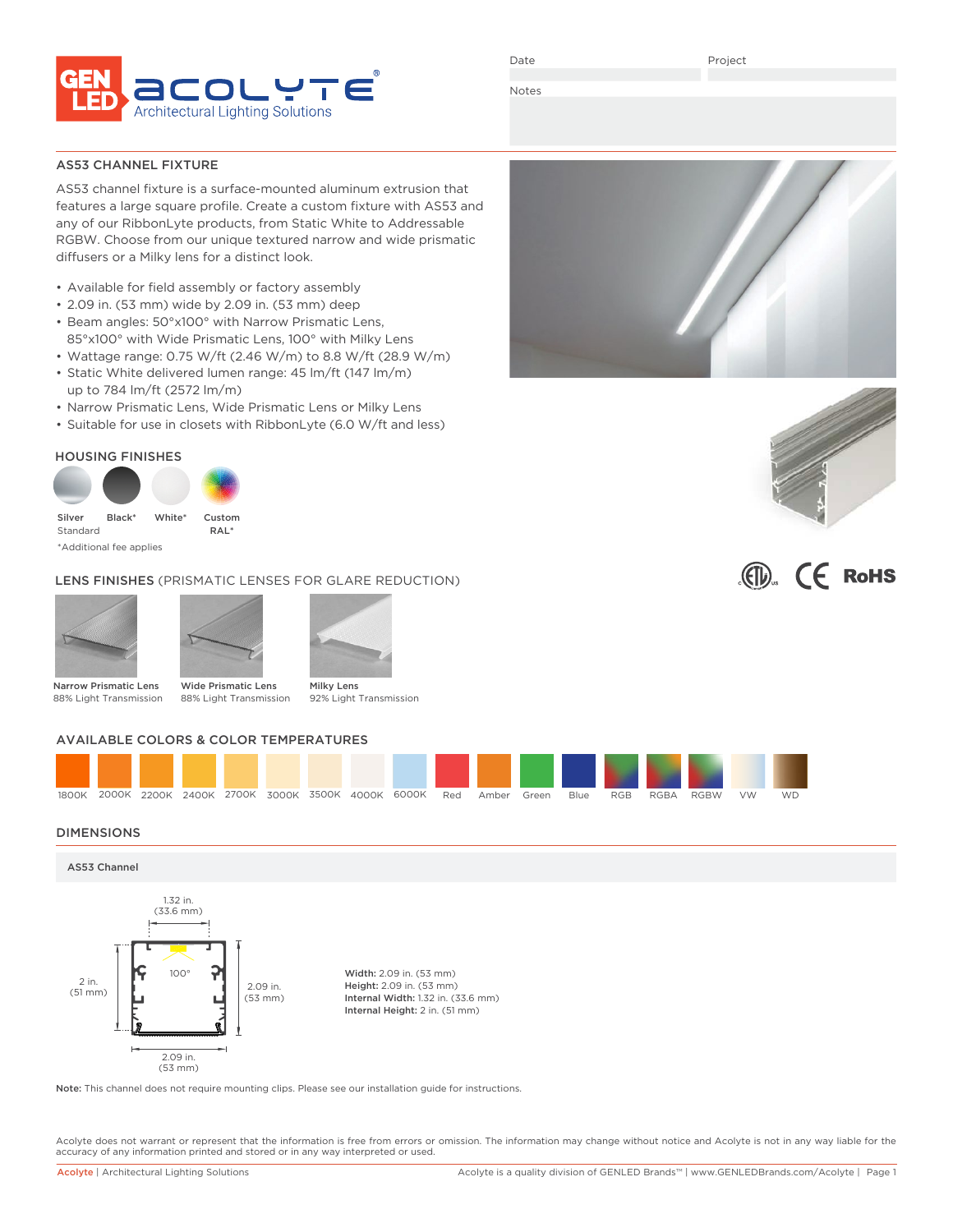

### SPECIFICATIONS

| Beam Angle                   | 50°x100° with Narrow Prismatic Lens, 85°x100° with Wide Prismatic Lens, 100° with Milky Lens                                                                                                                                                                                                                                                                                                                                                                                                                    |
|------------------------------|-----------------------------------------------------------------------------------------------------------------------------------------------------------------------------------------------------------------------------------------------------------------------------------------------------------------------------------------------------------------------------------------------------------------------------------------------------------------------------------------------------------------|
| Lens Type                    | Narrow Prismatic Lens, Wide Prismatic Lens, Milky Lens                                                                                                                                                                                                                                                                                                                                                                                                                                                          |
| Length                       | Channel is sold by the foot and cut to your exact desired length.                                                                                                                                                                                                                                                                                                                                                                                                                                               |
| <b>Operating Voltage</b>     | 24 <sub>V</sub>                                                                                                                                                                                                                                                                                                                                                                                                                                                                                                 |
| Dimming                      | MLV / 0-10 Volt / Lutron Hi-Lume 1% dimming LED drivers / Lutron VIVE code compliance available / ELV / DALI / DMX                                                                                                                                                                                                                                                                                                                                                                                              |
| <b>Operating Temperature</b> | -40° F to 158° F (-40° C to 70° C)                                                                                                                                                                                                                                                                                                                                                                                                                                                                              |
| Colors                       | 1800K, 2000K, 2200K, 2400K, 2700K, 3000K, 3500K, 4000K, 6000K, Red, Amber, Green, Blue, RGB, RGBA, RGBW, VW,<br>RGB & RGBW Addressable, Warm Dim (1800K, 2000K, 2200K only available in IP20)                                                                                                                                                                                                                                                                                                                   |
| CRI                          | 90+ CRI (Static white only)                                                                                                                                                                                                                                                                                                                                                                                                                                                                                     |
| Lamp Life                    | L70 at 50,000 Hours                                                                                                                                                                                                                                                                                                                                                                                                                                                                                             |
| MacAdam Ellipses (SDCM)      | 2-Step Binning (For Static White LEDs only)                                                                                                                                                                                                                                                                                                                                                                                                                                                                     |
| Certifications               | ETL Listed: UL 2108 Issued: 2004/02/27 Ed: 1 Rev: 2014/02/24 Low Voltage Lighting Systems<br>CSA C22.2#9.0 Issued: 1996/06/01 Ed: 1 (R2011) General Requirements for Luminaries;<br>with Gen. Inst. 1: 1997, Gen Inst. 2: 1998. ROHS compliant UL 2108 - Low Voltage Lighting Systems<br>UL 8750 - Light Emitting Diode (LED) Equipment for Use in Lighting Products UL 1598 / CSA 250.0-08 - Luminaires<br>Suitable for use in closets, compliant with NFPA® 70, NEC® Section 410.16 (A)(3) and 410.16 (C)(5). |

### ACCESSORIES

#### End Caps



Acolyte does not warrant or represent that the information is free from errors or omission. The information may change without notice and Acolyte is not in any way liable for the<br>accuracy of any information printed and sto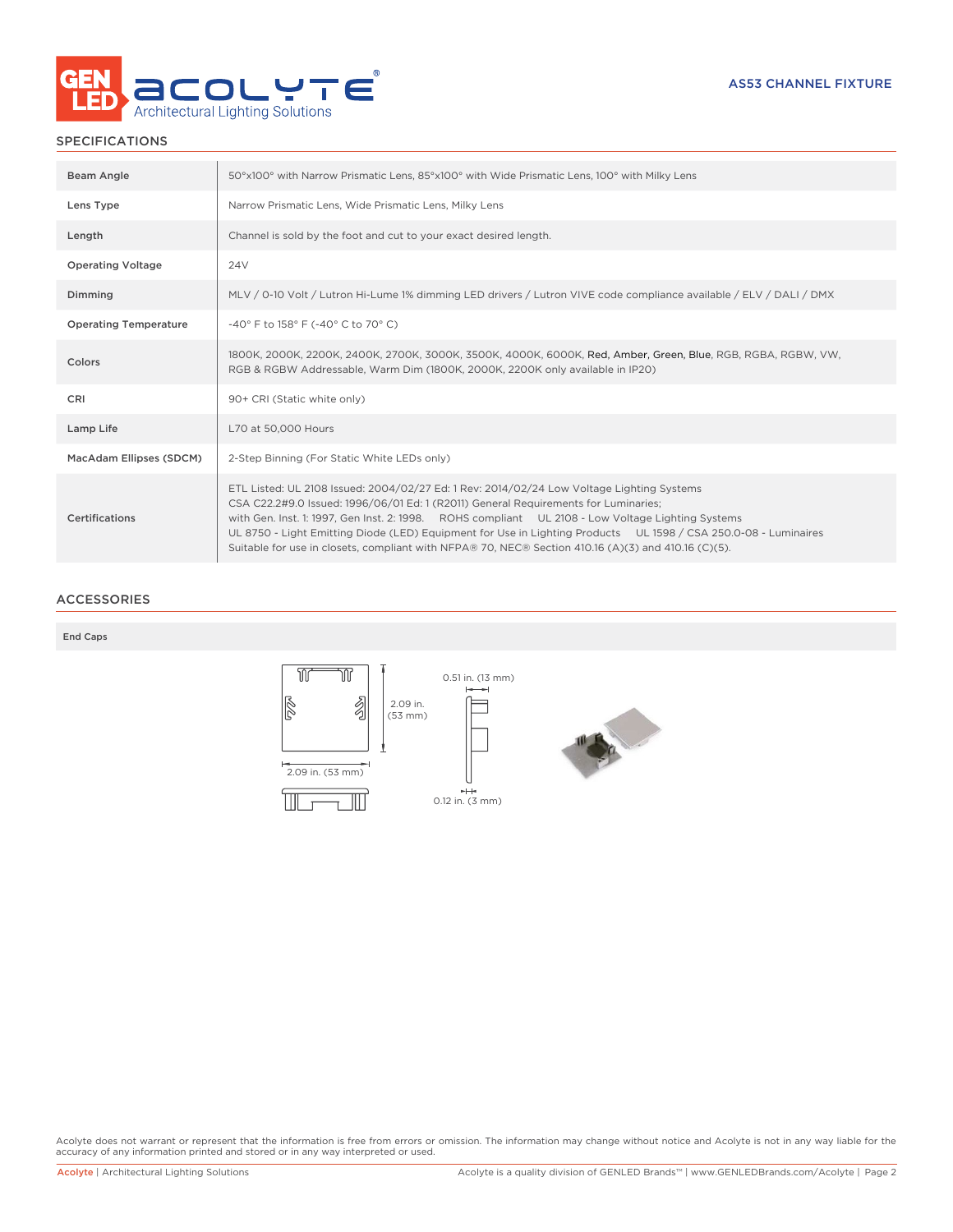

# CHANNEL LENS HOUSING COLOR CHAS53 CHAS53 - AS53 Channel NP - Narrow Prismatic Lens M - Milky Lens SV - Silver WH - White WP - Wide Prismatic Lens **BK** - Black Consult factory for custom colors **STEP 1 Complete Channel Part Number**



# **STEP 2 Complete RibbonLyte Part Number**

| <b>CATEGORY</b>                                        | CRI                                                                    | <b>RIBBON TYPE &amp; IP RATING</b>         |                 |                          |                                                        |    |                       |                                        |
|--------------------------------------------------------|------------------------------------------------------------------------|--------------------------------------------|-----------------|--------------------------|--------------------------------------------------------|----|-----------------------|----------------------------------------|
| <b>RB</b>                                              |                                                                        |                                            |                 |                          |                                                        |    |                       |                                        |
| RB - RibbonLyte                                        | <b>0</b> - Static Color, Color Changing                                | SWS220 - Static White Series 2 IP20        |                 |                          | RGBWADD - Addressable RGBW IP67                        |    | RGBWA20 - RGBW/A IP20 |                                        |
|                                                        | 90 - 90+ CRI Static White                                              | <b>SWS265 - Static White Series 2 IP65</b> |                 |                          | VWS220 - VW Series 2 IP20                              |    | RGBWA65 - RGBW/A IP65 |                                        |
|                                                        |                                                                        | <b>SWS268</b> - Static White Series 2 IP68 |                 |                          | VWS265 - VW Series 2 IP65                              |    | RGBWA68 - RGBW/A IP68 |                                        |
|                                                        |                                                                        | SCS220 - Static Color Series 2 IP20        |                 |                          | VWS268 - VW Series 2 IP68                              |    | WD20 - Warm Dim IP20  |                                        |
|                                                        |                                                                        | SCS265 - Static Color Series 2 IP65        |                 |                          | <b>RGB20 - RGB IP20</b>                                |    | WD65 - Warm Dim IP65  |                                        |
|                                                        | NOTE: To ensure waterproofing standards are met, IP65,                 | SCS268 - Static Color Series 2 IP68        |                 |                          | <b>RGB65 - RGB IP65</b>                                |    | WD68 - Warm Dim IP68  |                                        |
| IP67, and IP68 RibbonLyte can NOT be cut in the field. |                                                                        | RGBADD - Addressable RGB IP67              |                 |                          | RGB68 - RGB IP68                                       |    |                       |                                        |
| <b>WATTAGE</b>                                         |                                                                        |                                            | COLOR           |                          |                                                        |    |                       |                                        |
|                                                        |                                                                        |                                            |                 |                          |                                                        |    |                       |                                        |
|                                                        | $0.75 - 0.75$ W/ft (2.46 W/m - Static White, Static Color)             |                                            | 18 - 1800K      |                          | <b>VW</b> - Variable White                             |    |                       |                                        |
| 1.0 - 1.0 W/ft $(3.3 W/m - Variable White)$            |                                                                        |                                            | $20 - 2000K$    |                          | RGB - Red, Green, Blue                                 |    |                       |                                        |
| 1.5 - 1.5 W/ft (4.9 W/m - Static White, Static Color)  |                                                                        |                                            | 22 - 2200K      |                          | RGB30 - Red, Green, Blue + 3000K                       |    |                       |                                        |
|                                                        | 2.2 - 2.2 W/ft (7.2 W/m - Static White, Static Color, RGB)             |                                            | 24 - 2400K      |                          | <b>RGB40</b> - Red, Green, Blue + 4000K (5.5W only)    |    |                       |                                        |
|                                                        | 3.0 - 3.0 W/ft (9.8 W/m - Static White, Static Color, Variable White)  |                                            | 27 - 2700K      |                          | RGB60 - Red, Green, Blue + 6000K                       |    |                       |                                        |
| 3.7 - 3.7 W/ft (12.1 W/m - Addressable RGB)            |                                                                        |                                            | 30 - 3000K      |                          | RGBA - Red, Green, Blue + Amber                        |    |                       |                                        |
|                                                        | 4.4 - 4.4 W/ft (14.4 W/m - Static White, Static Color, RGB, RGBW/RGBA) |                                            | 35 - 3500K      |                          | RGBW30 - RGB + 3000K Addressable                       |    |                       |                                        |
| 5.0 - 5.0 W/ft (16.4 W/m - Static White, Static Color) |                                                                        |                                            | 40 - 4000K      |                          | RGBW60 - RGB + 6000K Addressable                       |    |                       |                                        |
| 5.2 - 5.2 W/ft (17.1 W/m - Warm Dim)                   |                                                                        |                                            | 60 - 6000K      |                          | 2920 - Warm Dim 2900K - 2000K (IP20)                   |    |                       |                                        |
| 5.4 - 5.4 W/ft (17.7 W/m - Addressable RGBW)           |                                                                        |                                            | $R - Red$       |                          | 2721 - Warm Dim 2700K - 2100K (IP65+IP68)              |    |                       |                                        |
| 5.5 - 5.5 W/ft (18.0 W/m - RGBW/RGBA)                  |                                                                        |                                            | A - Amber       |                          | Z - Undecided**                                        |    |                       |                                        |
|                                                        | 6.0 - 6.0 W/ft (19.7 W/m - Static White, Static Color, Variable White) |                                            | G - Green       |                          | ** For quotes only. Must be chosen before final order. |    |                       |                                        |
| 8.8 - 8.8 W/ft (28.9 W/m - RGB, RGBW/RGBA)             |                                                                        |                                            | <b>B</b> - Blue |                          |                                                        |    |                       |                                        |
| <b>CONNECTION OPTIONS</b> (See diagrams on the right)  |                                                                        | Custom Length (ft.)                        |                 | 1. (Default)             | 2.                                                     | 3. | 4.                    |                                        |
|                                                        |                                                                        |                                            |                 |                          |                                                        |    |                       | OI                                     |
| 1 - End Feed Bare Wire Connection                      | 4 - End Feed with IP67 Male Coupler                                    |                                            |                 | Wire Length for 1, 2, 3: |                                                        |    | Wire Length for 4:    |                                        |
| 2 - Back Feed Bare Wire Connection                     | 5 - Soldered Daisy Chain                                               |                                            |                 |                          | Standard 12 in. / Custom up to 20 feet                 |    |                       | Standard 12 in. / Custom up to 20 feet |
| 3 - Side Feed Bare Wire Connection                     | 6 - Daisy Chain With IP67 Couplers                                     |                                            |                 | 5.                       |                                                        | 6. |                       |                                        |





Wire Length for 6: Standard 3 in. / Custom up to 18 in.

# **STEP 3 Complete Assembly Option & Length**

ASSEMBLY OPTION LENGTH (Standard factory assembled length up to 78 in. / 2 m)

- FI Field Assembly
- FA Factory Assembly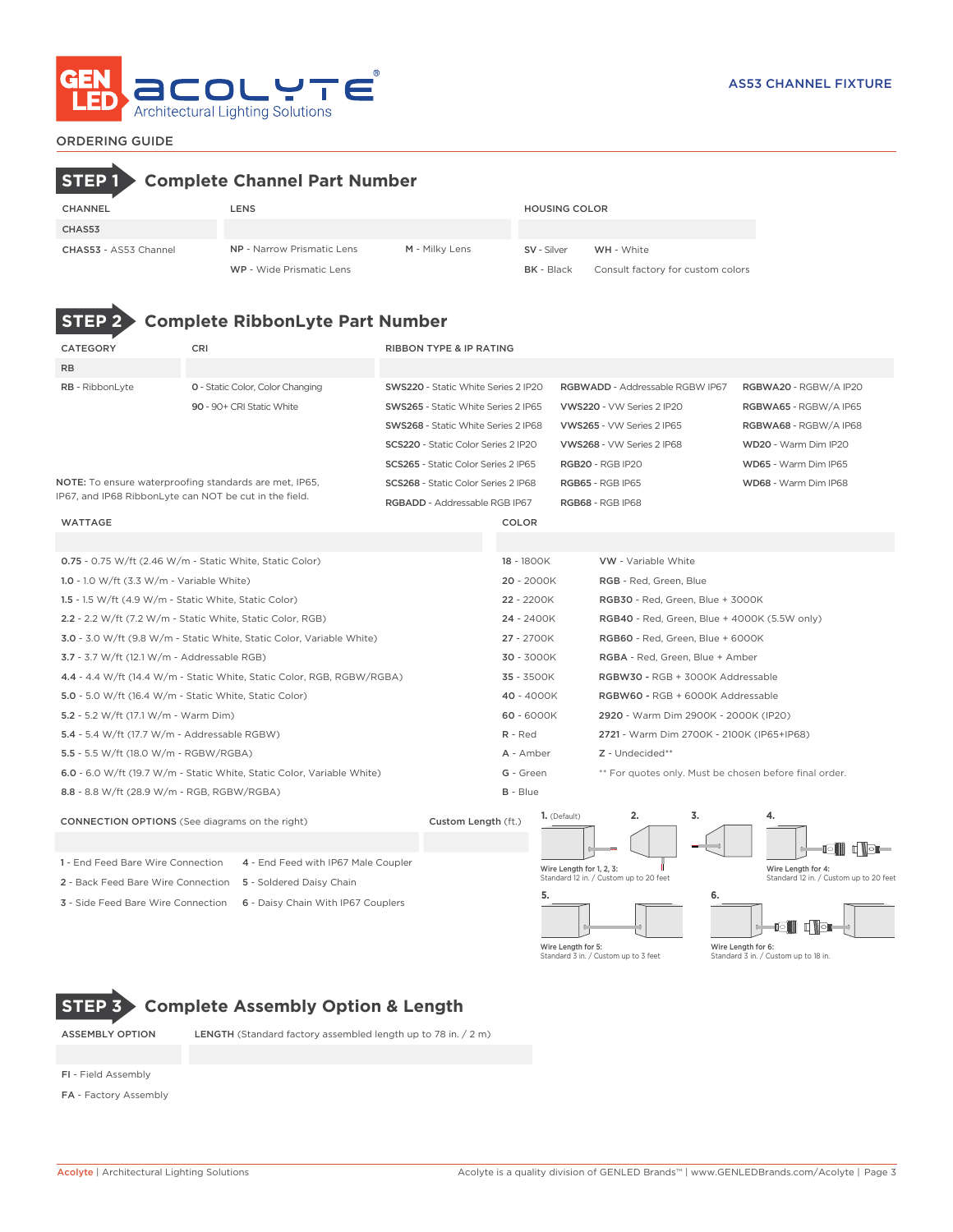

## RIBBONLYTE SPECIFICATIONS & COMPATIBILITY

| Available<br>Wattages                      | Cuttable<br>Length       | LED<br>Pitch               | Color<br>Temp. | Im/W<br>without | Delivered Lumens with<br><b>Narrow Prismatic Lens</b> | Delivered Lumens with<br><b>Wide Prismatic Lens</b> | Delivered Lumens with<br><b>Milky Lens</b> | Max<br>Length        |             | Compatible<br>with Channel |              |
|--------------------------------------------|--------------------------|----------------------------|----------------|-----------------|-------------------------------------------------------|-----------------------------------------------------|--------------------------------------------|----------------------|-------------|----------------------------|--------------|
|                                            |                          |                            |                | Lens            | (lm/ft / lm/m)                                        | (lm/ft / lm/m)                                      | (lm/ft / lm/m)                             |                      | <b>IP20</b> | IP65                       | IP68         |
|                                            |                          |                            | 1800K          | 84              | 55/182                                                | 55/182                                              | 58/190                                     |                      |             |                            |              |
|                                            |                          |                            | 2000K          | 99              | 65 / 214                                              | 65 / 214                                            | 68 / 224                                   |                      |             |                            |              |
|                                            |                          |                            | 2200K          | 109             | 72/236                                                | 72/236                                              | 75 / 249                                   | IP20:                |             |                            |              |
| 0.75                                       |                          |                            | 2400K          | 113             | 75/245                                                | 75/245                                              | 78 / 256                                   | 49 ft<br>(15 m)      |             |                            |              |
| <b>Static White</b>                        | 1.97 in.<br>$(50$ mm $)$ | 48 LEDs/ft<br>(160 LEDs/m) | 2700K          | 123             | 81/266                                                | 81/266                                              | 85 / 278                                   | IP65/IP68:           | ✓           | $\checkmark$               | $\checkmark$ |
| Series <sub>2</sub>                        |                          |                            | 3000K          | 123             | 81/266                                                | 81 / 266                                            | 85 / 278                                   | 32.8 ft              |             |                            |              |
|                                            |                          |                            | 3500K          | 130             | 86 / 281                                              | 86 / 281                                            | 90/294                                     | (10 m)               |             |                            |              |
|                                            |                          |                            | 4000K          | 134             | 88/290                                                | 88/290                                              | 92 / 303                                   |                      |             |                            |              |
|                                            |                          |                            | 6000K          | 131             | 86 / 284                                              | 86 / 284                                            | 90 / 297                                   |                      |             |                            |              |
|                                            |                          |                            | 1800K          | 84              | 111 / 364                                             | 111 / 364                                           | 116 / 380                                  |                      |             |                            |              |
|                                            |                          |                            | 2000K          | 98              | 129 / 424                                             | 129/424                                             | 135/444                                    |                      |             |                            |              |
|                                            |                          |                            | 2200K          | 109             | 144 / 472                                             | 144 / 472                                           | 150 / 493                                  | IP20:                |             |                            |              |
| 1.5                                        | 1.97 in.                 | 48 LEDs/ft                 | 2400K          | 113             | 149 / 489                                             | 149 / 489                                           | 156 / 512                                  | 49 ft<br>(15 m)      |             |                            |              |
| <b>Static White</b>                        | $(50$ mm $)$             | (160 LEDs/m)               | 2700K          | 123             | 162 / 533                                             | 162 / 533                                           | 170 / 557                                  | IP65/IP68:           | ✓           | $\checkmark$               | $\checkmark$ |
| Series 2                                   |                          |                            | 3000K          | 123             | 162 / 533                                             | 162 / 533                                           | 170 / 557                                  | 32.8 ft              |             |                            |              |
|                                            |                          |                            | 3500K          | 129             | 170 / 559                                             | 170 / 559                                           | 178 / 584                                  | (10 m)               |             |                            |              |
|                                            |                          |                            | 4000K          | 134             | 177 / 580                                             | 177/580                                             | 185 / 607                                  |                      |             |                            |              |
|                                            |                          |                            | 6000K          | 131             | 173 / 567                                             | 173 / 567                                           | 181 / 593                                  |                      |             |                            |              |
|                                            |                          |                            | 1800K          | 83              | 161 / 527                                             | 161 / 527                                           | 168 / 551                                  |                      |             |                            |              |
|                                            |                          |                            | 2000K          | 96              | 186 / 610                                             | 186 / 610                                           | 194 / 637                                  |                      |             |                            |              |
|                                            |                          |                            | 2200K          | 106             | 205/673                                               | 205/673                                             | 215 / 704                                  | IP20:                |             |                            |              |
| 2.2                                        | 1.97 in.                 | 48 LEDs/ft                 | 2400K          | 111             | 215 / 705                                             | 215 / 705                                           | 225 / 737                                  | 42 ft<br>(12.8 m)    |             |                            |              |
| <b>Static White</b>                        | $(50$ mm $)$             | (160 LEDs/m)               | 2700K          | 120             | 232 / 762                                             | 232 / 762                                           | 243 / 797                                  | IP65/IP68:           | ✓           | $\checkmark$               | $\checkmark$ |
| Series 2                                   |                          |                            | 3000K          | 122             | 236 / 775                                             | 236 / 775                                           | 247 / 810                                  | 32.8 ft              |             |                            |              |
|                                            |                          |                            | 3500K          | 127             | 246 / 807                                             | 246 / 807                                           | 257 / 843                                  | (10 m)               |             |                            |              |
|                                            |                          |                            | 4000K          | 133             | 257 / 845                                             | 257/845                                             | 269 / 883                                  |                      |             |                            |              |
|                                            |                          |                            | 6000K          | 128             | 248 / 813                                             | 248 / 813                                           | 259 / 850                                  |                      |             |                            |              |
|                                            |                          |                            | 1800K          | 84              | 222 / 728                                             | 222/728                                             | 232 / 761                                  |                      |             |                            |              |
|                                            |                          |                            | 2000K          | 98              | 259 / 849                                             | 259 / 849                                           | 270 / 887                                  |                      |             |                            |              |
|                                            |                          |                            | 2200K          | 108             | 285 / 935                                             | 285 / 935                                           | 298 / 978                                  | IP20:                |             |                            |              |
| 3.0                                        | 1.97 in.                 | 48 LEDs/ft                 | 2400K          | 109.8           | 290 / 951                                             | 290 / 951                                           | 303 / 994                                  | 36 ft<br>(11 m)      |             |                            |              |
| <b>Static White</b><br>Series <sub>2</sub> | $(50$ mm $)$             | (160 LEDs/m)               | 2700K          | 122.9           | 324 / 1064                                            | 324 / 1064                                          | 339 / 1113                                 | IP65/IP68:           | ✓           | $\checkmark$               | $\checkmark$ |
|                                            |                          |                            | 3000K          | 130             | 343 / 1126                                            | 343 / 1126                                          | 359 / 1177                                 | 32.8 ft              |             |                            |              |
|                                            |                          |                            | 3500K          | 133             | 351 / 1152                                            | 351 / 1152                                          | 367 / 1204                                 | $(10 \text{ m})$     |             |                            |              |
|                                            |                          |                            | 4000K          | 133             | 351 / 1152                                            | 351 / 1152                                          | 367 / 1204                                 |                      |             |                            |              |
|                                            |                          |                            | 6000K          | 128             | 338 / 1109                                            | 338 / 1109                                          | 353 / 1159                                 |                      |             |                            |              |
|                                            |                          |                            | 1800K          | 81              | 314 / 1029                                            | 314 / 1029                                          | 328 / 1076                                 |                      |             |                            |              |
|                                            |                          |                            | 2000K          | 95              | 368 / 1207                                            | 368/1207                                            | 385 / 1262                                 |                      |             |                            |              |
|                                            |                          |                            | 2200K          | 105             | 407 / 1334                                            | 407 / 1334                                          | 425 / 1394                                 |                      |             |                            |              |
| 4.4                                        | 1.97 in.                 | 48 LEDs/ft                 | 2400K          | 109             | 422 / 1385                                            | 422 / 1385                                          | 441/1448                                   | 28 ft 4 in.          |             |                            |              |
| <b>Static White</b><br>Series 2            | $(50$ mm $)$             | (160 LEDs/m)               | 2700K          | 122             | 472 / 1550                                            | 472 / 1550                                          | 494 / 1620                                 | (8.64 m)             | ✓           | $\checkmark$               | $\checkmark$ |
|                                            |                          |                            | 3000K          | 129             | 499 / 1639                                            | 499 / 1639                                          | 522 / 1713                                 |                      |             |                            |              |
|                                            |                          |                            | 3500K          | 132             | 511 / 1677                                            | 511 / 1677                                          | 534 / 1753                                 |                      |             |                            |              |
|                                            |                          |                            | 4000K          | 132             | 511 / 1677                                            | 511 / 1677                                          | 534 / 1753                                 |                      |             |                            |              |
|                                            |                          |                            | 6000K          | 126             | 488 / 1601                                            | 488 / 1601                                          | 510 / 1673                                 |                      |             |                            |              |
|                                            |                          |                            | 1800K          | 83              | 365 / 1198                                            | 365 / 1198                                          | 382 / 1253                                 |                      |             |                            |              |
|                                            |                          |                            | 2000K          | 98              | 431 / 1415                                            | 431 / 1415                                          | 451 / 1479                                 |                      |             |                            |              |
|                                            |                          |                            | 2200K          | 107             | 417 / 1545                                            | 417 / 1545                                          | 492 / 1615                                 | IP20:<br>33 ft 4 in. |             |                            |              |
| 5.0                                        | 1.4 in.                  | 68 LEDs/ft                 | 2400K          | <b>110</b>      | 483 / 1585                                            | 483 / 1585                                          | 505 / 1657                                 | (10.1 m)             |             |                            |              |
| <b>Static White</b><br>Series 2            | $(35.7 \, \text{mm})$    | (224 LEDs/m)               | 2700K          | 123             | 541/1774                                              | 541/1774                                            | 565 / 1855                                 | IP65/IP68:           | ✓           | $\checkmark$               | $\checkmark$ |
|                                            |                          |                            | 3000K          | 130             | 572 / 1877                                            | 572 / 1877                                          | 598 / 1962                                 | 32.8 ft              |             |                            |              |
|                                            |                          |                            | 3500K          | 133             | 585 / 1920                                            | 585 / 1920                                          | 612 / 2007                                 | (10 m)               |             |                            |              |
|                                            |                          |                            | 4000K          | 133             | 585 / 1920                                            | 585 / 1920                                          | 612 / 2007                                 |                      |             |                            |              |
|                                            |                          |                            | 6000K          | 127             | 559 / 1833                                            | 559 / 1833                                          | 584 / 1917                                 |                      |             |                            |              |

Acolyte | Architectural Lighting Solutions **Acolyte is a quality division of GENLED Brands™** | www.GENLEDBrands.com/Acolyte | Page 4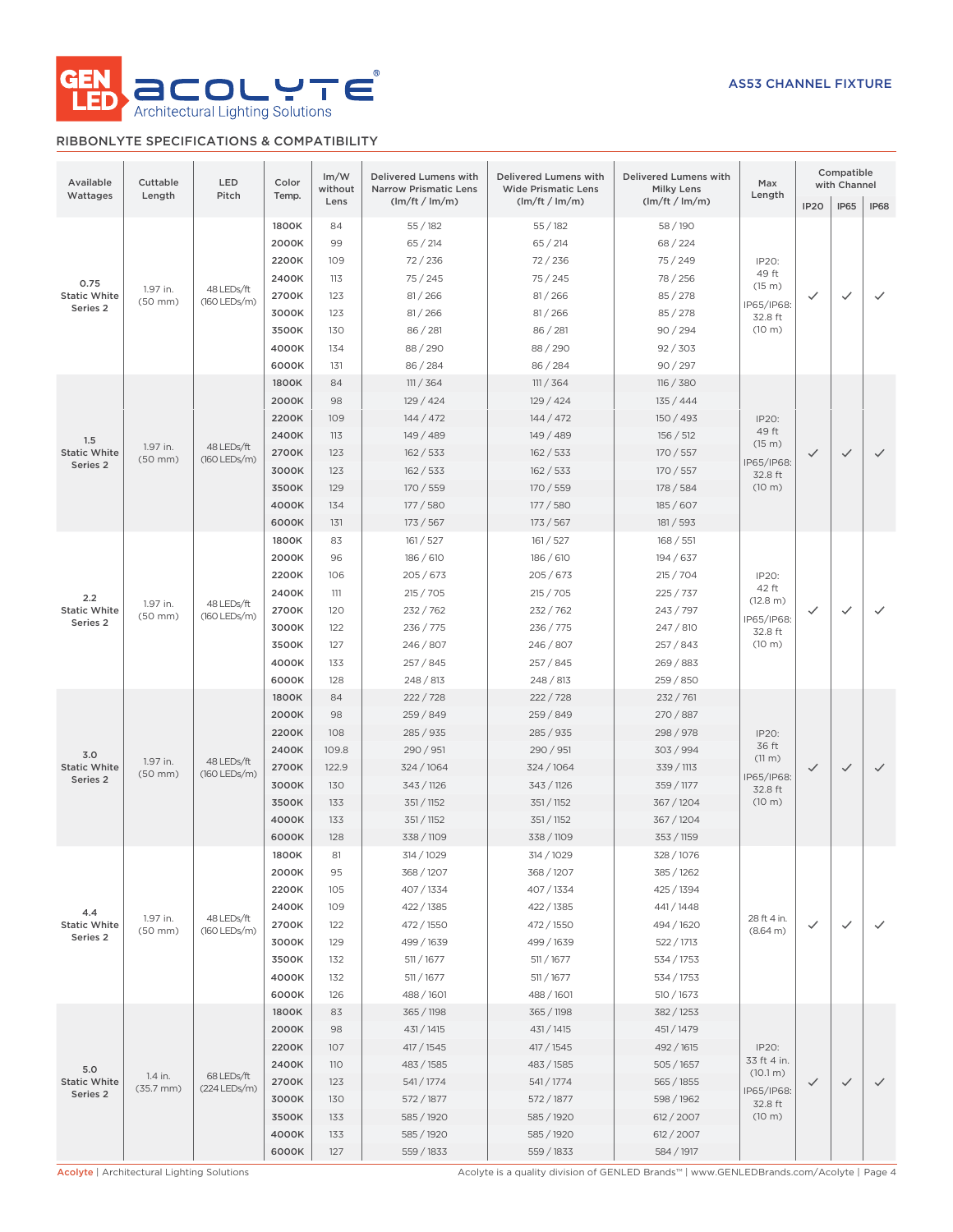

## RIBBONLYTE SPECIFICATIONS & COMPATIBILITY

| Available<br>Wattages                           | Cuttable<br>Length        | LED<br>Pitch                 | Color<br>Temp.                                     | Im/W<br>without<br>Lens | <b>Delivered Lumens with</b><br><b>Narrow Prismatic Lens</b><br>(lm/ft / lm/m) | Delivered Lumens with<br><b>Wide Prismatic Lens</b><br>(lm/ft / lm/m) | Delivered Lumens with<br><b>Milky Lens</b><br>(lm/ft / lm/m) | Max<br>Length     | IP <sub>20</sub> | Compatible<br>with Channel<br><b>IP65</b> | <b>IP68</b>  |
|-------------------------------------------------|---------------------------|------------------------------|----------------------------------------------------|-------------------------|--------------------------------------------------------------------------------|-----------------------------------------------------------------------|--------------------------------------------------------------|-------------------|------------------|-------------------------------------------|--------------|
|                                                 |                           |                              | 1800K                                              | 82                      | 433 / 1420                                                                     | 433 / 1420                                                            | 453 / 1485                                                   |                   |                  |                                           |              |
|                                                 |                           |                              | 2000K                                              | 95                      | 502/1646                                                                       | 502/1646                                                              | 524 / 1720                                                   |                   |                  |                                           |              |
|                                                 |                           |                              | 2200K                                              | 106                     | 560 / 1836                                                                     | 560 / 1836                                                            | 585 / 1920                                                   |                   |                  |                                           |              |
| 6.0                                             |                           |                              | 2400K                                              | 109                     | 576 / 1888                                                                     | 576 / 1888                                                            | 602 / 1974                                                   |                   |                  |                                           |              |
| <b>Static</b><br>White                          | 1.4 in.<br>$(35.7$ mm $)$ | 68 LEDs/ft<br>(224 LEDs/m)   | 2700K                                              | 122                     | 644 / 2113                                                                     | 644 / 2113                                                            | 673 / 2209                                                   | 28 ft<br>(8.5 m)  | $\checkmark$     | $\checkmark$                              | $\checkmark$ |
| Series <sub>2</sub>                             |                           |                              | 3000K                                              | 129                     | 681/2235                                                                       | 681 / 2235                                                            | 712 / 2336                                                   |                   |                  |                                           |              |
|                                                 |                           |                              | 3500K                                              | 132                     | 697 / 2287                                                                     | 697 / 2287                                                            | 729 / 2391                                                   |                   |                  |                                           |              |
|                                                 |                           |                              | 4000K                                              | 132                     | 697 / 2287                                                                     | 697 / 2287                                                            | 729 / 2391                                                   |                   |                  |                                           |              |
|                                                 |                           |                              | 6000K                                              | 126                     | 665 / 2183                                                                     | 665 / 2183                                                            | 696 / 2282                                                   |                   |                  |                                           |              |
|                                                 |                           |                              | Red                                                | 41                      | 27/89                                                                          | 27/89                                                                 | 28/93                                                        | IP20:             |                  |                                           |              |
| 0.75<br><b>Static</b>                           | 1.97 in.                  | 48 LEDs/ft                   | Green                                              | 175                     | 116 / 379                                                                      | 116 / 379                                                             | 121 / 396                                                    | 49 ft<br>(15 m)   |                  |                                           |              |
| Color                                           | $(50$ mm $)$              | (160 LEDs/m)                 | <b>Blue</b>                                        | 19                      | 13/41                                                                          | 13/41                                                                 | 13/43                                                        | IP65/<br>IP68:    | $\checkmark$     | $\checkmark$                              | $\checkmark$ |
| Series <sub>2</sub>                             |                           |                              | Amber                                              | 34                      | 22/74                                                                          | 22/74                                                                 | 23/77                                                        | 32.8 ft<br>(10 m) |                  |                                           |              |
|                                                 |                           |                              | Red                                                | 42                      | 55/182                                                                         | 55/182                                                                | 58 / 190                                                     | IP20:<br>49 ft    |                  |                                           |              |
| 1.5<br><b>Static</b>                            | 1.97 in.                  | 48 LEDs/ft                   | Green                                              | 160                     | 211/693                                                                        | 211 / 693                                                             | 221/724                                                      | (15 m)<br>IP65/   | $\checkmark$     | $\checkmark$                              | ✓            |
| Color<br>Series <sub>2</sub>                    | $(50$ mm $)$              | (160 LEDs/m)                 | Blue                                               | 18                      | 24/78                                                                          | 24/78                                                                 | 25/81                                                        | IP68:             |                  |                                           |              |
|                                                 |                           |                              | Amber                                              | 34                      | 45/147                                                                         | 45/147                                                                | 47/154                                                       | 32.8 ft<br>(10 m) |                  |                                           |              |
|                                                 |                           |                              | Red                                                | 42                      | 81 / 267                                                                       | 81 / 267                                                              | 85/279                                                       | IP20:<br>42 ft    |                  |                                           |              |
| 2.2<br><b>Static</b>                            | 1.97 in.                  | 48 LEDs/ft                   | Green                                              | 145                     | 281/921                                                                        | 281/921                                                               | 293 / 963                                                    | (12.8 m)          |                  |                                           |              |
| Color<br>Series <sub>2</sub>                    | $(50$ mm $)$              | (160 LEDs/m)                 | <b>Blue</b>                                        | 18                      | 35/114                                                                         | 35/114                                                                | 36/120                                                       | IP65/<br>IP68:    | $\checkmark$     | $\checkmark$                              | $\checkmark$ |
|                                                 |                           |                              | Amber                                              | 34                      | 66 / 216                                                                       | 66 / 216                                                              | 69/226                                                       | 32.8 ft<br>(10 m) |                  |                                           |              |
|                                                 |                           |                              | Red                                                | 40                      | 106 / 346                                                                      | 106 / 346                                                             | 110 / 362                                                    |                   |                  |                                           |              |
| 3.0<br><b>Static</b>                            | 1.97 in.                  | 48 LEDs/ft                   | Green                                              | 127                     | 335 / 1100                                                                     | 335 / 1100                                                            | 351 / 1150                                                   | 32.8 ft           |                  |                                           |              |
| Color<br>Series <sub>2</sub>                    | $(50$ mm $)$              | (160 LEDs/m)                 | Blue                                               | 25                      | 66 / 217                                                                       | 66 / 217                                                              | 69/226                                                       | (10 m)            | $\checkmark$     | $\checkmark$                              | $\checkmark$ |
|                                                 |                           |                              | Amber                                              | 29                      | 77/251                                                                         | 77/251                                                                | 80/263                                                       |                   |                  |                                           |              |
|                                                 |                           |                              | Red                                                | 38                      | 147/483                                                                        | 147 / 483                                                             | 154/505                                                      |                   |                  |                                           |              |
| 4.4<br><b>Static</b>                            | 1.97 in.                  | 48 LEDs/ft                   | Green                                              | 117                     | 453 / 1486                                                                     | 453 / 1486                                                            | 474 / 1554                                                   | 29 ft             | $\checkmark$     | $\checkmark$                              |              |
| Color<br>Series <sub>2</sub>                    | $(50$ mm $)$              | (160 LEDs/m)                 | Blue                                               | 24                      | 93 / 305                                                                       | 93 / 305                                                              | 97 / 319                                                     | (8.8 m)           |                  |                                           |              |
|                                                 |                           |                              | Amber                                              | 25                      | 97 / 318                                                                       | 97 / 318                                                              | 101 / 332                                                    |                   |                  |                                           |              |
| 5.0                                             |                           |                              | Red                                                | 37                      | 163 / 534                                                                      | 163 / 534                                                             | 170 / 558                                                    |                   |                  |                                           |              |
| Static                                          | 1.4 in.                   | 68 LEDs/ft                   | Green                                              | 116                     | 510 / 1675                                                                     | 510 / 1675                                                            | 534 / 1751                                                   | 30 ft             | $\checkmark$     | $\checkmark$                              | $\checkmark$ |
| Color<br>Series 2                               | $(35.7 \, \text{mm})$     | (224 LEDs/m)                 | Blue                                               | 24                      | 106 / 346                                                                      | 106 / 346                                                             | 110 / 362                                                    | (9.14 m)          |                  |                                           |              |
|                                                 |                           |                              | Amber                                              | 26                      | 114 / 375                                                                      | 114 / 375                                                             | 120 / 392                                                    |                   |                  |                                           |              |
| 6.0                                             |                           |                              | Red                                                | 37                      | 195 / 641                                                                      | 195 / 641                                                             | 204 / 670                                                    |                   |                  |                                           |              |
| <b>Static</b>                                   | 1.4 in.                   | 68 LEDs/ft                   | Green                                              | 113                     | 597 / 1957                                                                     | 597 / 1957                                                            | 624 / 2046                                                   | 28 ft             | $\checkmark$     | $\checkmark$                              | $\checkmark$ |
| Color<br>Series 2                               | $(35.7$ mm $)$            | (224 LEDs/m)                 | <b>Blue</b>                                        | 23                      | 121 / 398                                                                      | 121 / 398                                                             | 127/417                                                      | (8.5 m)           |                  |                                           |              |
|                                                 |                           |                              | Amber                                              | 24                      | 127 / 416                                                                      | 127/416                                                               | 132 / 435                                                    |                   |                  |                                           |              |
| 1.0<br>Variable<br>White<br>Series <sub>2</sub> | 1.97 in.<br>$(50$ mm $)$  | 42 LEDs/ft<br>(140 LEDs/m)   | 2000K<br>$\begin{array}{c} + \end{array}$<br>6500K | 85                      | 75/245                                                                         | 75 / 245                                                              | 78 / 257                                                     | 32.8 ft<br>(10 m) | $\checkmark$     | ✓                                         | $\checkmark$ |
| 3.0<br>Variable<br>White<br>Series 2            | 1.97 in.<br>$(50$ mm $)$  | 42 LEDs/ft<br>$(140$ LEDs/m) | 2000K<br>$\begin{array}{c} + \end{array}$<br>6500K | 80                      | 211/693                                                                        | 211/693                                                               | 221/724                                                      | 32.8 ft<br>(10 m) | $\checkmark$     | $\checkmark$                              | $\checkmark$ |
| 6.0<br>Variable<br>White<br>Series 2            | 1.97 in.<br>$(50$ mm $)$  | 42 LEDs/ft<br>(140 LEDs/m)   | 2000K<br>$\begin{array}{c} + \end{array}$<br>6500K | 75                      | 396 / 1299                                                                     | 396 / 1299                                                            | 414 / 1358                                                   | 32.8 ft<br>(10 m) | $\checkmark$     | $\checkmark$                              | $\checkmark$ |

Acolyte | Architectural Lighting Solutions **Acolyte is a quality division of GENLED Brands™** | www.GENLEDBrands.com/Acolyte | Page 5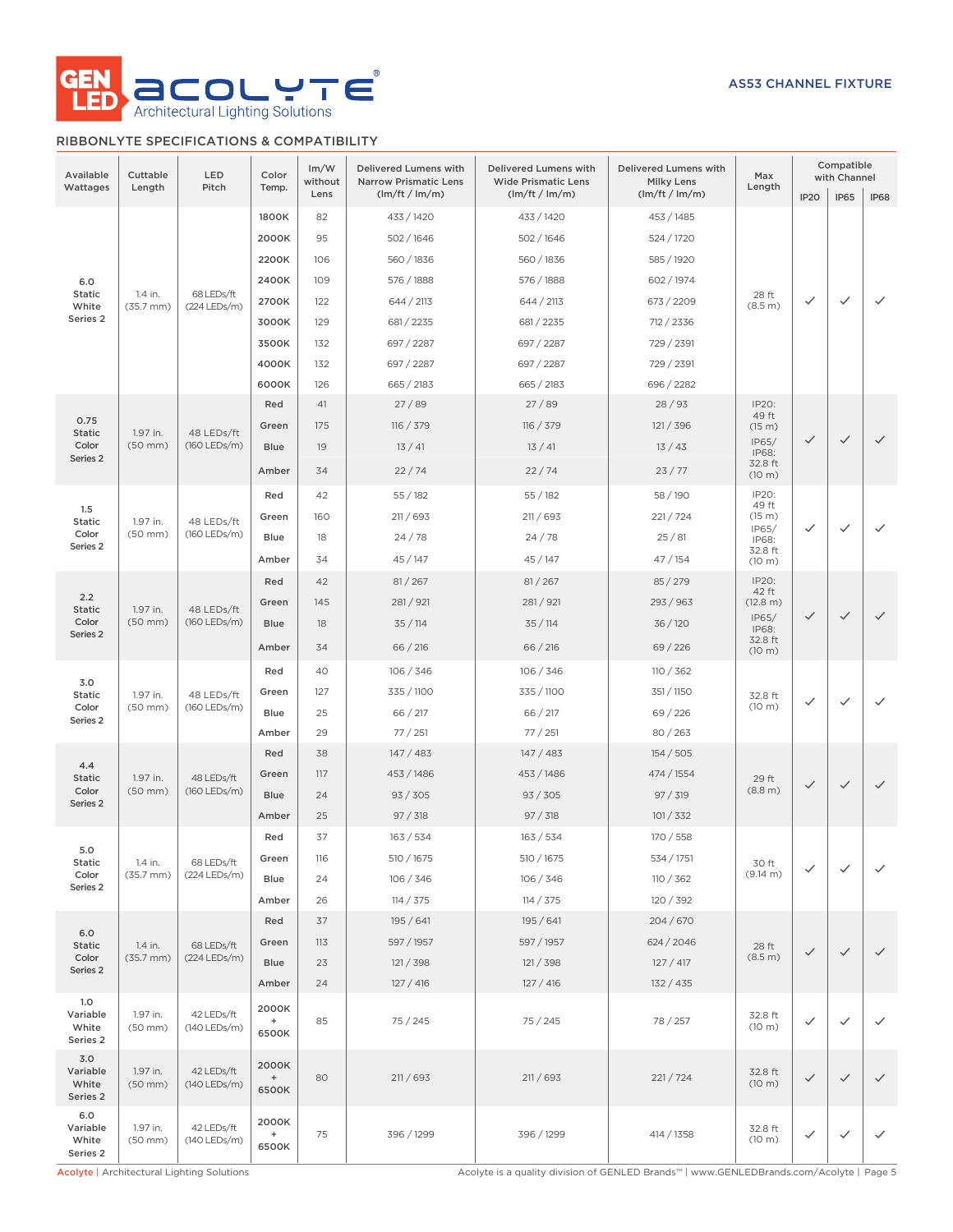

### RIBBONLYTE SPECIFICATIONS & COMPATIBILITY

| Available                       | Cuttable                           | LED                         | Color                     | Im/W<br>without | <b>Delivered Lumens</b><br>with                | <b>Delivered Lumens</b><br>with              | <b>Delivered Lumens</b><br>with     | Max                                |                  | Compatible<br>with Channel |              |
|---------------------------------|------------------------------------|-----------------------------|---------------------------|-----------------|------------------------------------------------|----------------------------------------------|-------------------------------------|------------------------------------|------------------|----------------------------|--------------|
| Wattages                        | Length                             | Pitch                       | Temp.                     | Lens            | <b>Narrow Prismatic Lens</b><br>(lm/ft / lm/m) | <b>Wide Prismatic Lens</b><br>(lm/ft / lm/m) | <b>Milky Lens</b><br>(lm/ft / lm/m) | Length                             | IP <sub>20</sub> | <b>IP65</b>                | <b>IP68</b>  |
| 2.2<br><b>RGB</b>               | 6.55 in.<br>$(166.4 \, \text{mm})$ | 9 LEDs/ft<br>$(30$ LEDs/m)  | <b>RGB</b>                | 37              | 72/235                                         | 72/235                                       | 75 / 246                            | 19 ft 7.9 in.<br>(6 <sub>m</sub> ) | ✓                | $\checkmark$               | ✓            |
| 4.4<br><b>RGB</b>               | 3.94 in.<br>$(100$ mm $)$          | 18 LEDs/ft<br>(60 LEDs/m)   | <b>RGB</b>                | 37              | 72/235                                         | 72/235                                       | 75/246                              | 19 ft 7.9 in.<br>(6 <sub>m</sub> ) | $\checkmark$     | $\checkmark$               | $\checkmark$ |
| 8.8<br><b>RGB</b>               | 1.97 in.<br>$(50$ mm $)$           | 18 LEDs/ft<br>$(60$ LEDs/m) | <b>RGB</b>                | 37              | 287 / 940                                      | 287 / 940                                    | 300 / 983                           | 19 ft 7.9 in.<br>(6 <sub>m</sub> ) | $\checkmark$     | $\checkmark$               | $\checkmark$ |
| 4.4<br><b>RGBW</b>              | 6.55 in.<br>$(166.4 \, \text{mm})$ | 18 LEDs/ft<br>$(60$ LEDs/m) | <b>RGBW</b>               | 65              | 252 / 826                                      | 252/826                                      | 263 / 863                           | 19 ft 7.9 in.<br>(6 <sub>m</sub> ) | $\checkmark$     | $\checkmark$               | $\checkmark$ |
| 4.4<br><b>RGBA</b>              | 6.55 in.<br>$(166.4 \, \text{mm})$ | 18 LEDs/ft<br>$(60$ LEDs/m) | <b>RGBA</b>               | 33              | 128 / 419                                      | 128 / 419                                    | 134 / 438                           | 19 ft 7.9 in.<br>(6 <sub>m</sub> ) | ✓                | $\checkmark$               | $\checkmark$ |
| 5.5<br>$4$ -in-1<br><b>RGBW</b> | 3.94 in.<br>$(100$ mm $)$          | 18 LEDs/ft<br>$(60$ LEDs/m) | <b>RGBW</b>               | 51              | 247 / 810                                      | 247 / 810                                    | 258 / 847                           | 19 ft 7.9 in.<br>(6 <sub>m</sub> ) | $\checkmark$     | $\checkmark$               | $\checkmark$ |
| 5.5<br>4-in-1 RGBA              | 3.94 in.<br>$(100 \, \text{mm})$   | 18 LEDs/ft<br>(60 LEDs/m)   | <b>RGBA</b>               | 27              | 131 / 429                                      | 131 / 429                                    | 137 / 448                           | 19 ft 7.9 in.<br>(6 <sub>m</sub> ) | $\checkmark$     | $\checkmark$               | $\checkmark$ |
| 8.8<br><b>RGBW</b>              | 3.94 in.<br>$(100$ mm $)$          | 36 LEDs/ft<br>(120 LEDs/m)  | <b>RGBW</b>               | 61              | 472 / 1550                                     | 472 / 1550                                   | 494 / 1620                          | 19 ft 7.9 in.<br>(6 <sub>m</sub> ) | $\checkmark$     | $\checkmark$               | $\checkmark$ |
| 8.8<br><b>RGBA</b>              | 3.94 in.<br>$(100$ mm $)$          | 36 LEDs/ft<br>(120 LEDs/m)  | <b>RGBA</b>               | 22              | 170 / 559                                      | 170 / 559                                    | 178 / 584                           | 19 ft 7.9 in.<br>(6 <sub>m</sub> ) | $\checkmark$     | $\checkmark$               | $\checkmark$ |
|                                 |                                    |                             | Red                       | 18.5            | 16/53                                          | 16/53                                        | 17/56                               |                                    |                  |                            |              |
| <b>RGB</b>                      | 3.94 in.                           | 18 LEDs/ft                  | Green                     | 45.6            | 40 / 132                                       | 40 / 132                                     | 42/138                              | 16 ft 5 in.                        | N/A              | N/A                        | $\checkmark$ |
| Addressable                     | $(100$ mm)                         | $(60$ LEDs/m)               | <b>Blue</b>               | 11.1            | 10/32                                          | 10/32                                        | 10/34                               | (5 <sub>m</sub> )                  |                  |                            | <b>IP67</b>  |
|                                 |                                    |                             | All                       | 89              | 78 / 257                                       | 78 / 257                                     | 82 / 269                            |                                    |                  |                            |              |
|                                 |                                    |                             | Red<br>Green              | 20.3            | 18/59                                          | 18/59                                        | 19/61                               |                                    |                  |                            |              |
| <b>RGBW</b>                     | 3.94 in.                           | 18 LEDs/ft                  | Blue                      | 51.3<br>10.8    | 45/148<br>10/31                                | 45/148<br>10/31                              | 47/155<br>10/33                     | 16 ft 5 in.                        | N/A              | N/A                        | ✓            |
| Addressable                     | $(100$ mm $)$                      | $(60$ LEDs/m)               | White                     | 51.3            | 45/148                                         | 45/148                                       | 47/155                              | (5 <sub>m</sub> )                  |                  |                            | <b>IP67</b>  |
|                                 |                                    |                             | All                       | 167.4           | 147/483                                        | 147/483                                      | 154/505                             |                                    |                  |                            |              |
| 5.2<br>Warm Dim                 | 3.94 in.<br>(100 mm)               | 36 LEDs/ft<br>(120 LEDs/m)  | <b>WARM</b><br><b>DIM</b> | 55              | 252 / 826                                      | 252/826                                      | 263/863                             | 16 ft 4 in.<br>(5 <sub>m</sub> )   | $\checkmark$     | $\checkmark$               | $\checkmark$ |

DIODE VISIBILITY CHART (Data below applies to installations with Milky lens only)





**RibbonLyte Color Changing RibbonLyte**

**No Visible Diode = N With Visible Diode = Y**

**Static White & Static Color**

| 0.75/1.5/2.2                       | 3.0/4.4                            | 5.0/6.0                                        | 2.2<br><b>RGB</b>                  | 4.4<br><b>RGB</b>                  | 8.8<br><b>RGB</b>                  | 4.4<br>RGBW/A                      | 5.5<br>$4$ -in-1<br>RGBW/A                     | 8.8<br>RGBW/A                      | Warm<br>Dim                        | Variable<br>White                  | <b>RGB/RGBW</b><br>Addressable |
|------------------------------------|------------------------------------|------------------------------------------------|------------------------------------|------------------------------------|------------------------------------|------------------------------------|------------------------------------------------|------------------------------------|------------------------------------|------------------------------------|--------------------------------|
| IP2O<br><b>IP65</b><br><b>IP68</b> | IP20<br><b>IP65</b><br><b>IP68</b> | IP <sub>20</sub><br><b>IP65</b><br><b>IP68</b> | IP2O<br><b>IP65</b><br><b>IP68</b> | IP2O<br><b>IP65</b><br><b>IP68</b> | IP2O<br><b>IP65</b><br><b>IP68</b> | IP2O<br><b>IP65</b><br><b>IP68</b> | IP <sub>20</sub><br><b>IP65</b><br><b>IP68</b> | IP2O<br><b>IP65</b><br><b>IP68</b> | IP2O<br><b>IP65</b><br><b>IP68</b> | IP2O<br><b>IP65</b><br><b>IP68</b> | <b>IP67</b>                    |
| N                                  | N                                  |                                                | N                                  | N                                  | N                                  | N                                  | N                                              | N                                  | N                                  |                                    | N                              |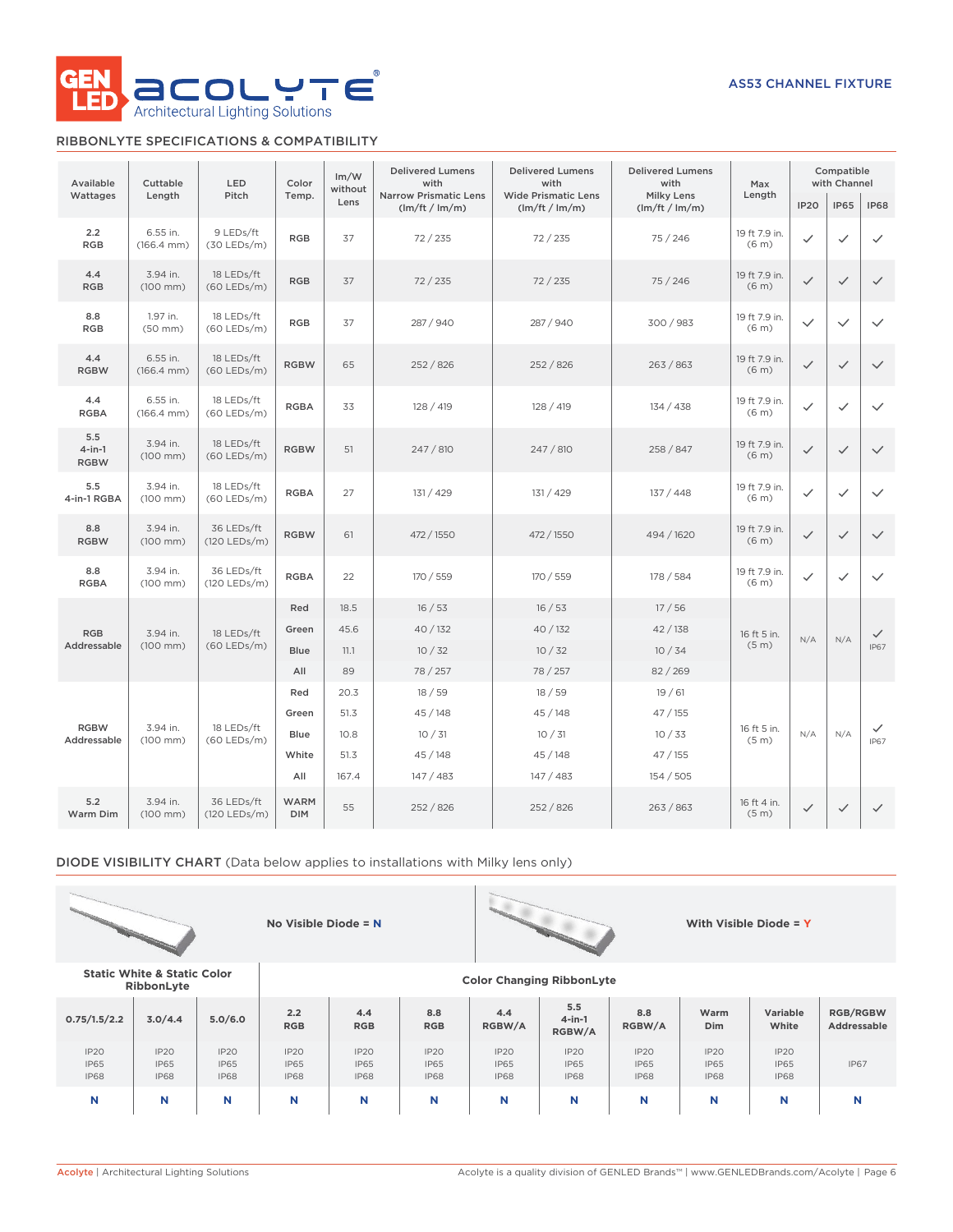

### AVAILABLE DRIVERS

#### NON-DIMMING ELECTRONIC DRIVERS LUTRON HI-LUME DRIVERS



30W, 60W, 96W Non-Dimming Electronic Class 2 Drivers

Part No.: • DRVW2430 (30 Watt) • DRVW2460 (60 Watt)

• DRVW2496 (96 Watt)

Output Voltage: 24 V Voltage Range: 120-277 VAC IP Rating: Dry or Damp UL Listed





60W, 96W, 150W, 300W ELV/MLV Dimmable Drivers

Part No.:

- DRVW2460ELVMLV (60 Watt)
- DRVW2496ELVMLV (96 Watt)
- DRVW24150ELVMLV (150 Watt) • DRVW24300ELVMLV (300 Watt)

Line Voltage Dimmable Drivers Output Voltage: 24 V Voltage Range: 100-277 VAC IP Rating: IP67 Dimmable UL, CE, and CSA Listed



240W, 320W Non-Dimming Electronic Drivers

Part No.: • DRVW24240 (240 Watt) • DRVW24320 (320 Watt)

Output Voltage: 24 V Voltage Range: 90-305 VAC IP Rating: Dry or Damp UL Recognized



40W Lutron Hi-Lume 1% Dimming Class 2 Drivers

Part No.: • DRVLUT24403W (40 Watt, 3-wire) • DRVLUT24402W (40 Watt, 2-wire)

Output Voltage: 24 V Voltage Range: 120-277 VAC (3-wire model) or 120V (2-wire model) IP Rating: Dry or Damp Dimmable using 2-wire forward phase, 3-wire+G or digital EcoSystem UL Listed



#### LUTRON Skylark Contour Dimmer

Part No.: TRIDIMSKY Width: 2.94 in (75 mm) Length: 4.69 in (120 mm) Depth: 0.30 in (7.6 mm)

- Single pole and 3-way versions
- Compatible with Acolyte MLV drivers
- Slide adjusts brightness and On/Off control
- 30 mA max control current
- Available in white finish



#### LUTRON NOVA-T Dimmer

Part No.: TRIDIMNOVA Width: 2.75 in (70 mm) Length: 4.56 in (116 mm) Depth: 0.30 in (7.6 mm)

- Slide adjusts brightness and On/Off control
- 30 mA max control current
- Available in white finish



#### LUTRON DIVA Dimmer

Part No.: TRIDIMDIVA (With Locator Light) TRIDIMDIVAL Width: 2.94 in (75 mm) Length: 4.69 in (120 mm) Depth: 0.30 in (7.6 mm)

- Large paddle switch with a captive linear-slide dimmer
- 30 mA max control current
- Available in white finish
- Available with locator light which glows green when the switch is off

Note: For more options, please reference the Optional Dimmer List on Acolyte product website page.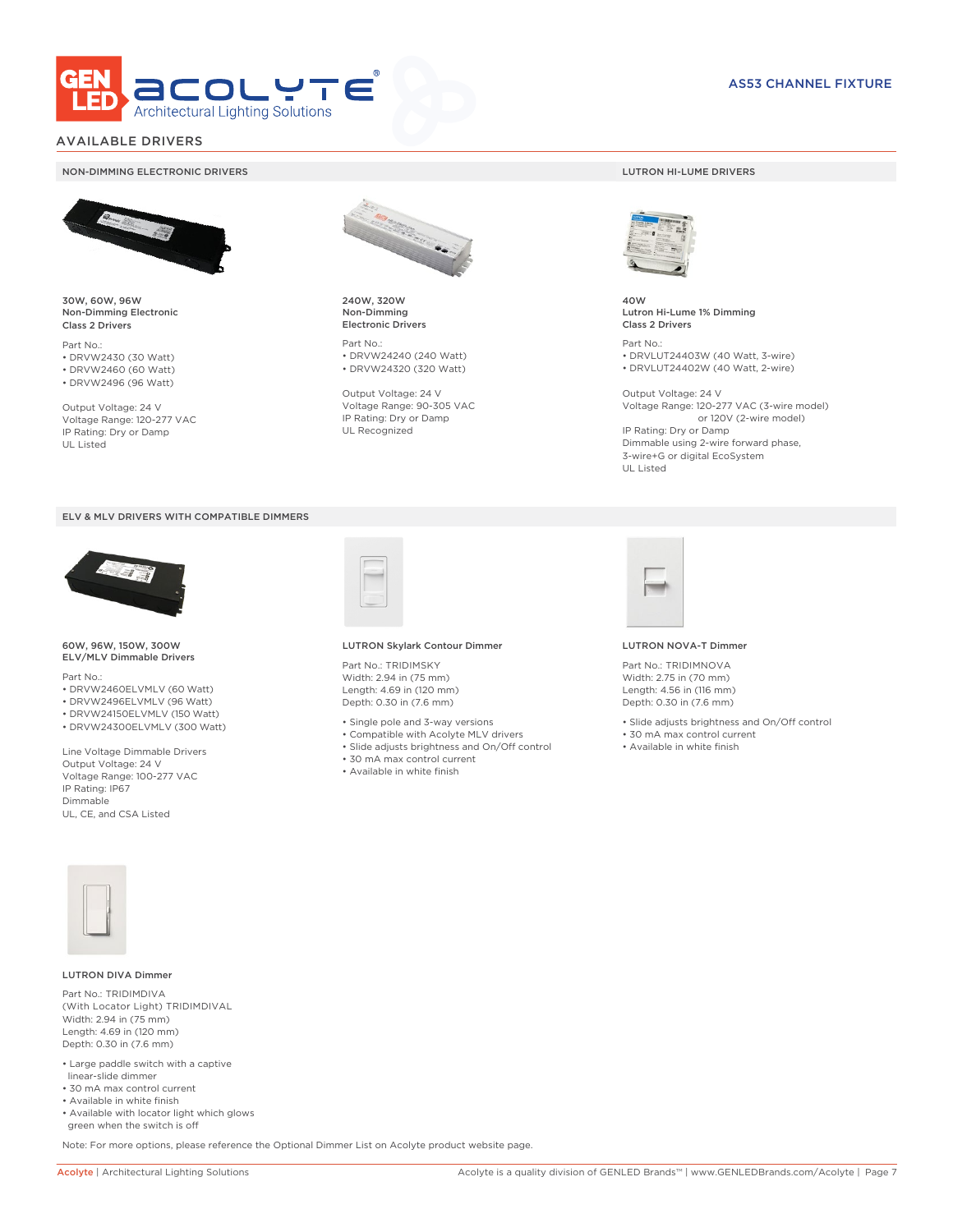

### AVAILABLE DRIVERS / CONTROLLERS AND DIMMING OPTIONS / WIRE GAUGE CHART

### 0-10V DRIVERS AND DIMMERS **DIMMING MODULE**



0-10V Dimmable Waterproof Drivers

96W Part No.: DRVW249610P 288W Part No.: DRVW2428810P Output Voltage: 24 V (+/- 0.5V) Voltage Range: 100-277 VAC Environmental Rating: UL Wet Location UL Listed



## LUTRON DIVA Dimmer

Part No.: LVDIMDIVA Width: 2.94 in (75 mm) Length: 4.69 in (120 mm) Depth: 0.30 in (7.6 mm)

- Compatible with 0-10 V Dimming Module
- Large paddle switch with a captive
- linear-slide dimmer
- 30 mA max control current
- Available in white finish

#### DMX CONTROLLER AND PART NUMBER - FOR COLOR CHANGING VERSIONS



GLASS TOUCH WALL CONTROLLER Part Number: AWCRGBWW AWCVWW



4 CHANNEL WATERPROOF



1 ZONE WALL CONTROLLER Part Number: DMXCTRLG



5 CHANNEL DMX INTERFACE Part Number: DMXINFLCD5



### LUTRON NOVA-T Dimmer

Part No.: LVDIMNOVA Width: 2.75 in (70 mm) Length: 4.56 in (116 mm) Depth: 0.30 in (7.6 mm)

- Compatible with 0-10 V Dimming Module
- Slide adjusts brightness and On/Off control
- 30 mA max control current • Available in white finish
	-



#### Variable White Dimming Module

Part No.: VWDIMMOD

• 1 dimming module required per 30 ft (9.1 m) • This product is only compatible with Variable White RibbonLyte, not Variable White Amber or Variable White Red. Works with any 0-10V dimmers to provide CCT change with one dimmer and brightness change with the other.

Note: Max length before additional power is introduced



5 ZONE WALL CONTROLLER Part Number: DMXCTRL



DMX OPTO SPLITTER Part Number: DMXOS8



10 ZONE WALL CONTROLLER Part Number: DMXCTRLD

DMX INTERFACE Part Number: DMXINFWLCD4

DRIVER AND RIBBONLYTE AT FULL LOAD

| Wattages      |      | 30            |                | 60     |      | 96     |      | 150    |                | 200    |                | 240    |      | 300    |                | 320    |
|---------------|------|---------------|----------------|--------|------|--------|------|--------|----------------|--------|----------------|--------|------|--------|----------------|--------|
| Wire<br>Gauge | Feet | <b>Meters</b> | Feet           | Meters | Feet | Meters | Feet | Meters | Feet           | Meters | Feet           | Meters | Feet | Meters | Feet           | Meters |
| <b>24 AWG</b> | 14   | 4.27          | $\overline{9}$ | 2.74   | 5.5  | 1.68   | 3.75 | 1.14   | 2.75           | 0.84   | 2.25           | 0.69   | 1.75 | 0.53   | 1.75           | 0.53   |
| 22 AWG        | 22   | 6.71          | 14             | 4.27   | 9    | 2.74   | 5.75 | 1.75   | 4.5            | 1.37   | 3.5            | 1.07   | 2.75 | 0.84   | 2.75           | 0.84   |
| 20 AWG        | 35   | 10.67         | 23             | 7.01   | 14   | 4.27   | 9    | 2.74   | $\overline{7}$ | 2.13   | 5.75           | 1.75   | 4.5  | 1.37   | 4.25           | 1.30   |
| <b>18 AWG</b> | 56   | 17.07         | 37             | 11.28  | 23   | 7.01   | 15   | 4.57   | 11             | 3.35   | $\overline{9}$ | 2.74   | 7.5  | 2.29   | $\overline{7}$ | 2.13   |
| <b>16 AWG</b> | 90   | 27.44         | 60             | 18.29  | 37   | 11.28  | 24   | 7.32   | 18             | 5.49   | 15             | 4.57   | 12   | 3.66   | 11             | 3.35   |
| <b>14 AWG</b> | 142  | 43.29         | 95             | 28.96  | 59   | 17.99  | 38   | 11.59  | 28             | 8.54   | 23             | 7.01   | 19   | 5.79   | 17             | 5.18   |
| <b>12 AWG</b> | 226  | 68.90         | 151            | 46.04  | 94   | 28.66  | 60   | 18.29  | 45             | 13.72  | 37             | 11.28  | 30   | 9.15   | 28             | 8.54   |
| <b>10 AWG</b> | 360  | 109.76        | 240            | 73.17  | 150  | 45.73  | 96   | 29.27  | 72             | 21.95  | 60             | 18.29  | 48   | 14.63  | 45             | 13.72  |
| 8 AWG         | 574  | 175.00        | 381            | 116.16 | 239  | 72.87  | 153  | 46.65  | 115            | 35.06  | 95             | 28.96  | 76   | 23.17  | 71             | 21.65  |